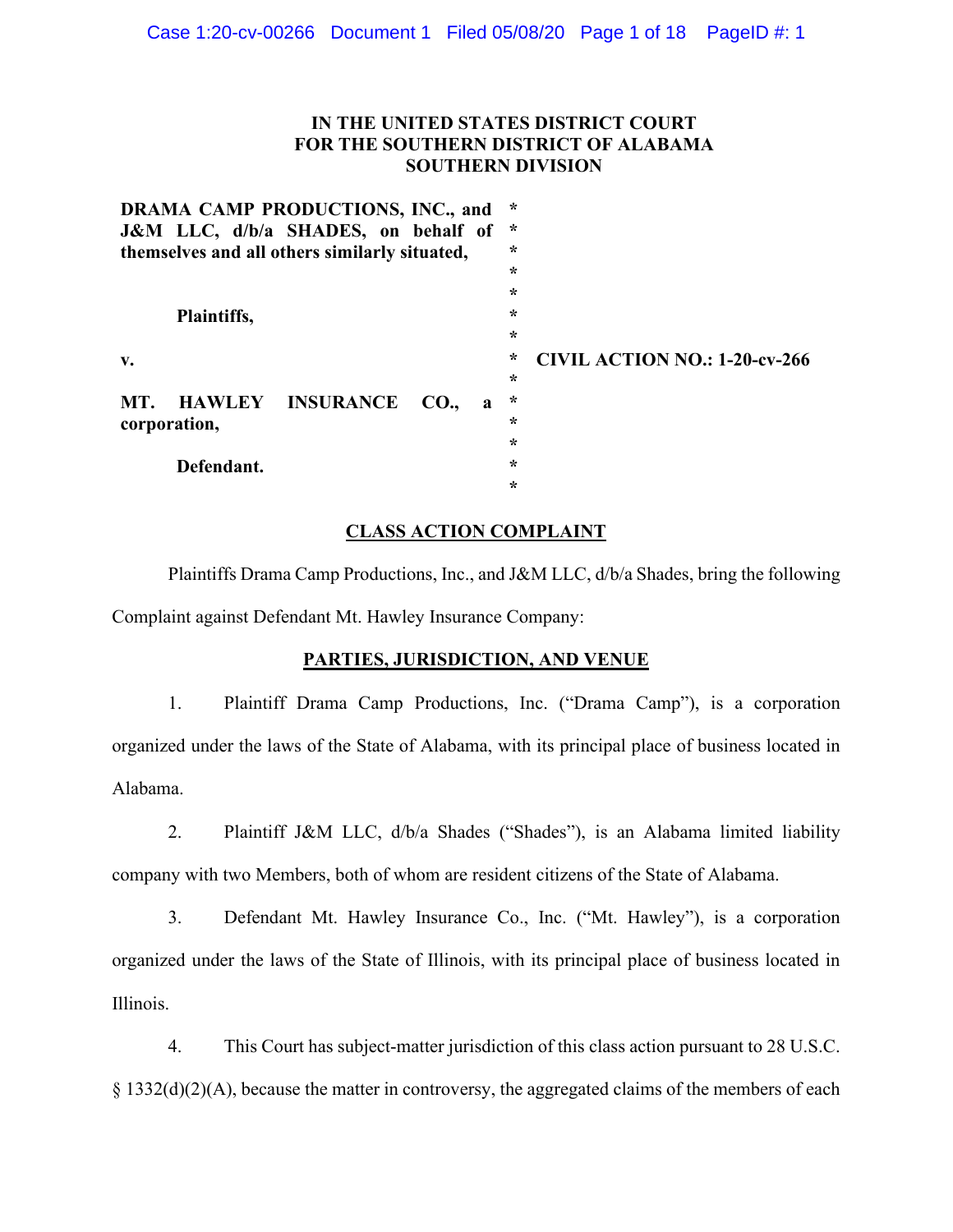#### Case 1:20-cv-00266 Document 1 Filed 05/08/20 Page 2 of 18 PageID #: 2

proposed Class, exceeds the sum of five million dollars, exclusive of interest and costs, and Plaintiffs, members of each proposed Class, are citizens of a state different from Mt. Hawley; and pursuant to 28 U.S.C. § 1332(d)(4)(A)(II)(cc), in that the only Defendant is not a citizen of the state in which this action has been filed.

5. Venue is proper in the Southern District of Alabama pursuant to 28 U.S.C. § 1391(b)(2), because a substantial part of the events or omissions giving rise to the claims asserted occurred in this judicial district. Venue is also proper in the Southern District of Alabama pursuant to 28 U.S.C. § 1391(b)(1), in that the Defendant, Mt. Hawley, is deemed to reside in this judicial district pursuant to 28 U.S.C. § 1391(d).

#### **FACTUAL BACKGROUND**

6. Plaintiff Drama Camp owns and operates a children's drama studio in Mobile, Alabama.

7. Plaintiff Shades owns and operates several retail stores in Alabama, as well as in four other states, where it sells sunglasses and sportswear. Plaintiff Shades has a retail store in and is headquartered in Orange Beach, Alabama.

8. Mt. Hawley issued Drama Camp a commercial property insurance policy, with a policy period of September 25, 2019, to September 25, 2020, bearing policy number GPD0001680.

9. Mt. Hawley issued Shades a commercial property insurance policy, with a policy period of September 21, 2019, to September 21, 2020, bearing policy number MCP0165573.

10. Both Plaintiffs' policies are all-risk policies that insure against all risks of direct physical loss unless the loss is specifically excluded by the policy.

11. Plaintiff Shades's policy has the following Mt. Hawley coverage forms: Building and Personal Property Coverage Form CP-0010(06/07), Business Income (and Extra Expense)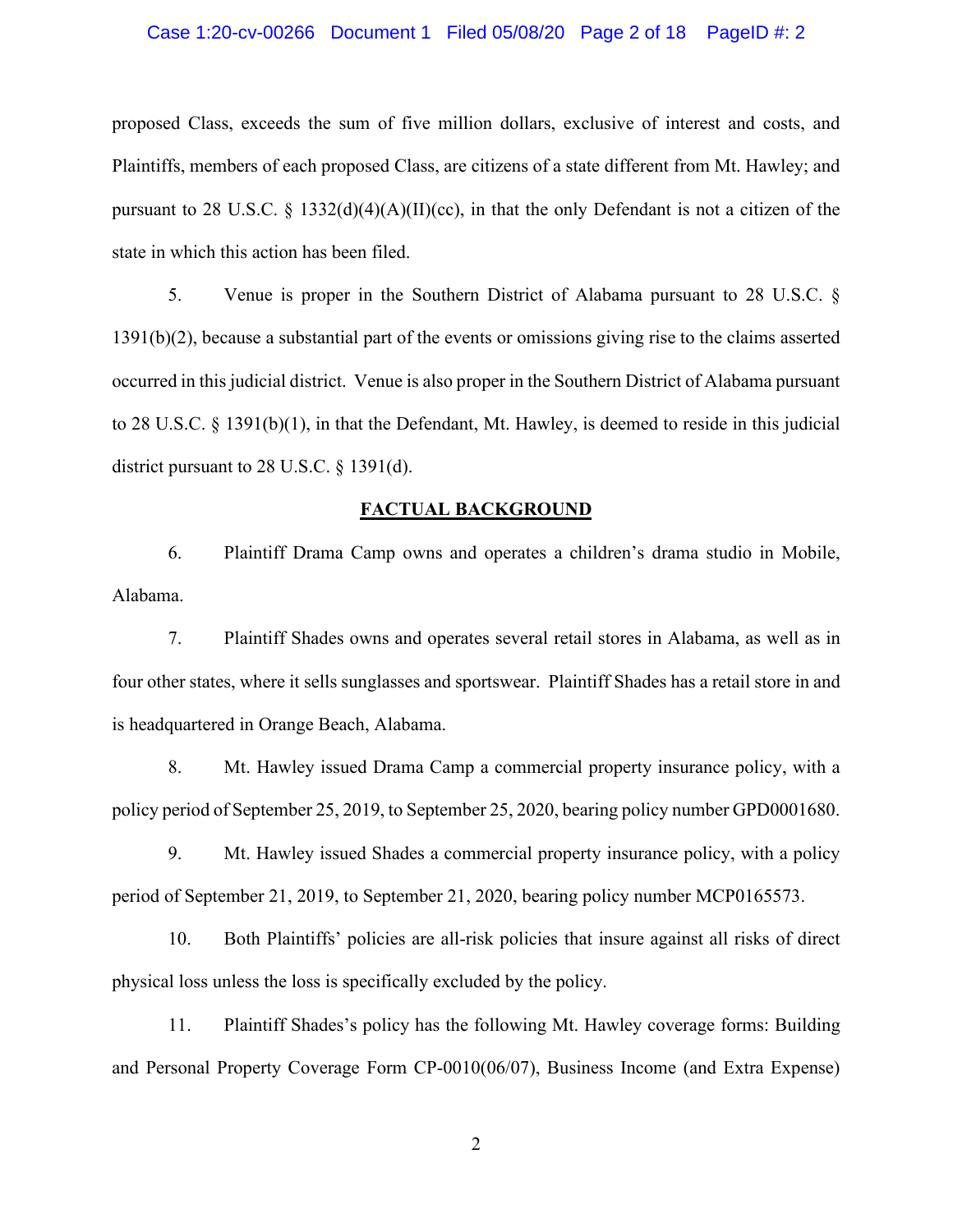### Case 1:20-cv-00266 Document 1 Filed 05/08/20 Page 3 of 18 PageID #: 3

Coverage Form CP-0030(06/07), and Causes of Loss-Special Form CP-1030(06/07). A copy of Shades's policy is attached hereto as Exhibit A.

12. Plaintiff Drama Camp's policy has the following Mt. Hawley coverage forms: Building and Personal Property Coverage Form CP 0010(10-12), Business Income with Extra Expense Coverage Form CP 0030(10-12), and Causes of Loss-Special Form CP 1030(10-12). A copy of Drama Camp's policy is attached hereto as Exhibit B.

13. Mt. Hawley Coverage Form CP-0010(06/07) is identical to its Coverage Form CP 0010(10-12). Mt. Hawley Coverage Form CP-0030(06/07) is identical to its Coverage Form CP 0030(10-12). Mt. Hawley Causes of Loss-Special Form CP-1030(06/07) is identical to its Causes of Loss-Special Form CP 1030(10-12).

14. Each Plaintiff's Business and Personal Property Coverage Form provides as follows:

### **A. Coverage**

We will pay for direct physical loss of or damage to Covered Property at the premises described in the Declarations caused by or resulting from any Covered Cause of Loss.

Exh. A, Coverage Form CP-0010(06/07), p. 1; Exh. B, Coverage Form CP 0010(10-12), p. 1.

15. Covered Property at the premises described in both Plaintiffs' policies' Declarations includes their business premises.

16. Each Plaintiff's Coverage Form addressing Business Income and Extra Expense provides:

# **A. Coverage**

# **1. Business Income**

. . . .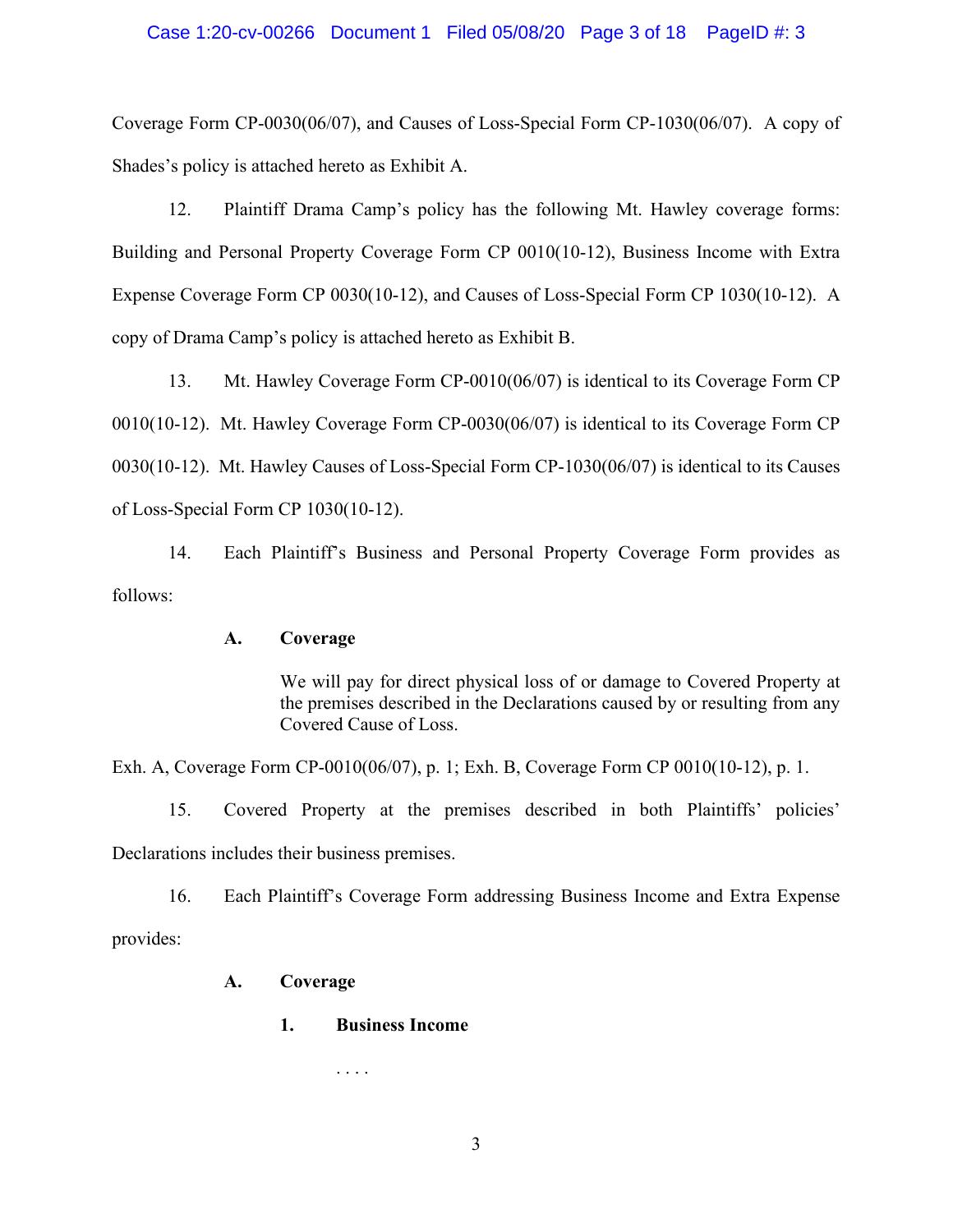We will pay for the actual loss of Business Income you sustain due to the necessary "suspension" of your "operations" during the "period of restoration". The "suspension" must be caused by direct physical loss of or damage to property at premises which are described in the Declarations and for which Business Income Limit Of Insurance is shown in the Declarations. The loss or damage must be caused by or result from a Covered Cause of Loss. . . .

Exh. A, Coverage Form CP-0030(06/07), p. 1; Exh. B, Coverage Form CP 0030(10-12), p. 1.

17. Each Plaintiff purchased coverage for Extra Expense, which is:

# **2. Extra Expense**

. . . .

**b.** Extra Expense means necessary expenses you incur during the "period of restoration" that you would not have incurred if there had been no direct physical loss or damage to property caused by or resulting from a Covered Cause of Loss.

Exh. A, Coverage Form CP-0030(06/07), p. 1; Exh. B, Coverage Form CP 0030(10-12), p. 1.

18. Plaintiff Drama Camp's policy further provides:

# **A. Covered Causes of Loss**

When Special is shown in the Declarations, Covered Causes of Loss means direct physical loss unless the loss is excluded or limited in this policy.

Exh. B, Coverage Form CP 1030(10-12), p. 1.

19. Plaintiff Shades's policy provides:

# **A. Covered Causes of Loss**

When Special is shown in the Declarations, Covered Causes of Loss means Risks of Direct Physical Loss unless the loss is:

- **1.** Excluded in Section B., Exclusions; or
- **2.** Limited in Section C., Limitations;

that follow.

Exh. A., Coverage Form CP-1030(06/07), p. 1.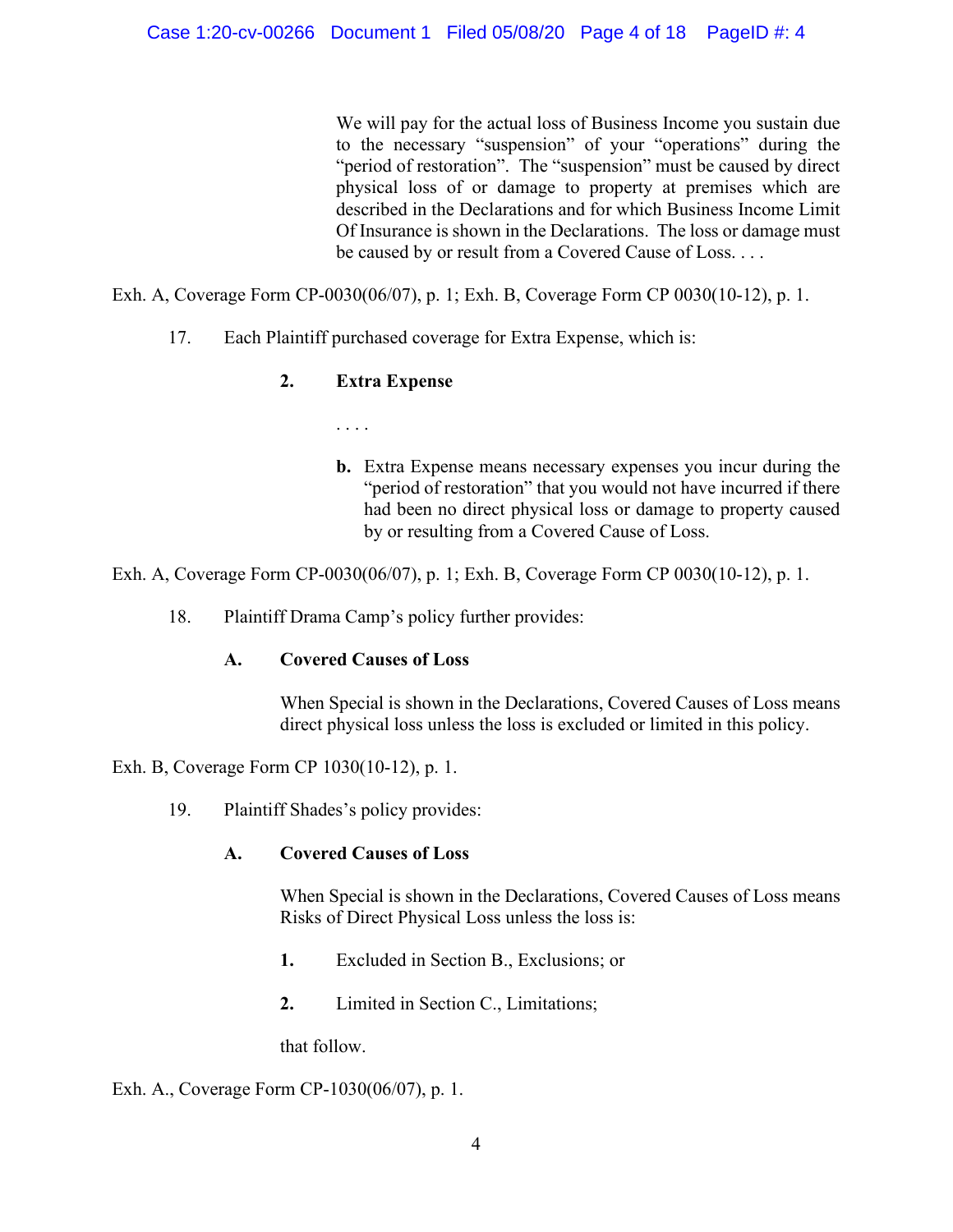- 20. Each Plaintiff's policy shows "Special" in the Declarations.
- 21. Each Plaintiffs' policy further provides:

# **B. Exclusions**

. . . .

- **2.** We will not pay for loss or damage caused by or resulting from any of the following . . . .
	- **b.** Delay, loss of use or loss of market.

. . . .

**3.** We will not pay for loss or damage caused by or resulting from any of the following, **3.a.** through **3.c.** But if an excluded cause of loss that is listed in **3.a.** through **3.c.** results in a Covered Cause of Loss, we will pay for the loss or damage caused by that Covered Cause of Loss.

. . . .

**b.** Acts or decisions, including the failure to act or decide, of any person, group, organization or governmental body.

Exh. A, Coverage Form CP-1030(06/07), pp. 3, 4; Exh. B, Coverage Form CP 1030(10-12), pp. 3, 4.

22. Both Plaintiffs' policies also contain the following:

# **B. Exclusions**

1. We will not pay for loss or damage caused directly or indirectly by any of the following. Such loss or damage is excluded regardless of any other cause or event that contributes concurrently or in any sequence to the loss.

# **a. Ordinance Or Law**

The enforcement of or compliance with any ordinance or law:

- **(1)** Regulating the construction, use or repair of any property; or
- **(2)** Requiring the tearing down of any property, including the cost of removing its debris.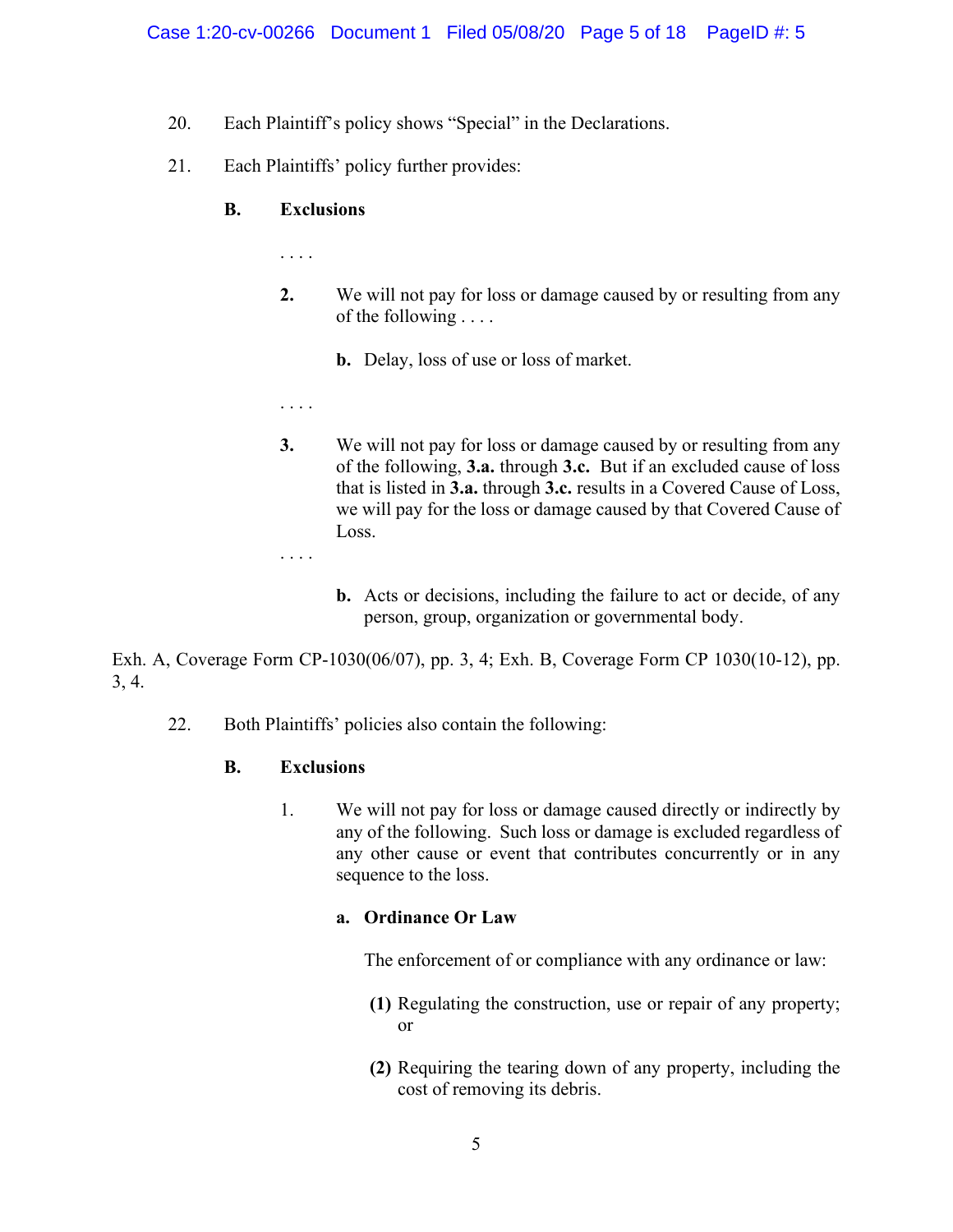This exclusion, Ordinance Or Law, applies whether the loss results from:

- **(a)** An ordinance or law that is enforced even if the property has not been damaged; or
- **(b)** The increased costs incurred to comply with an ordinance or law in the course of construction, repair, renovation, remodeling or demolition of property, or removal of its debris, following a physical loss to that property.

Exh. B., Coverage Form CP 1030(10-12), p. 1; Exh. A, Coverage Form CP-1030(06/07), p. 1.

23. Shades's policy has the following endorsement:

# **Absolute Pollution Exclusion Endorsement**

This endorsement replaces any existing terms and/or exclusions regarding pollution liability within this policy.

We will not pay for loss, damage, cost or expense caused directly or indirectly by any of the following. Such loss, damage, cost or expense is excluded regardless of any other cause or event that contributes concurrently or in any sequence to the loss:

- **A.** Property damage arising out of the actual, alleged or threatened discharge, dispersal, release or escape of "pollutants," or contaminants;
	- **1.** At or from premises owned, leased, rented or occupied by you,
	- **2.** At or from any site or location used by or for you or others for the handling, storage, disposal, processing or treatment of waste,
	- **3.** Which are at any time transported, handled, stored, treated, disposed of or processed as waste by or for you or any person or organization for whom you may be legally responsible, or,
	- **4.** At or from any site or location on which you or any contractors or subcontractors working directly or indirectly on your behalf are performing operations;
		- **a.** If the "pollutants" are brought on or to the site or location in connection with such operations, or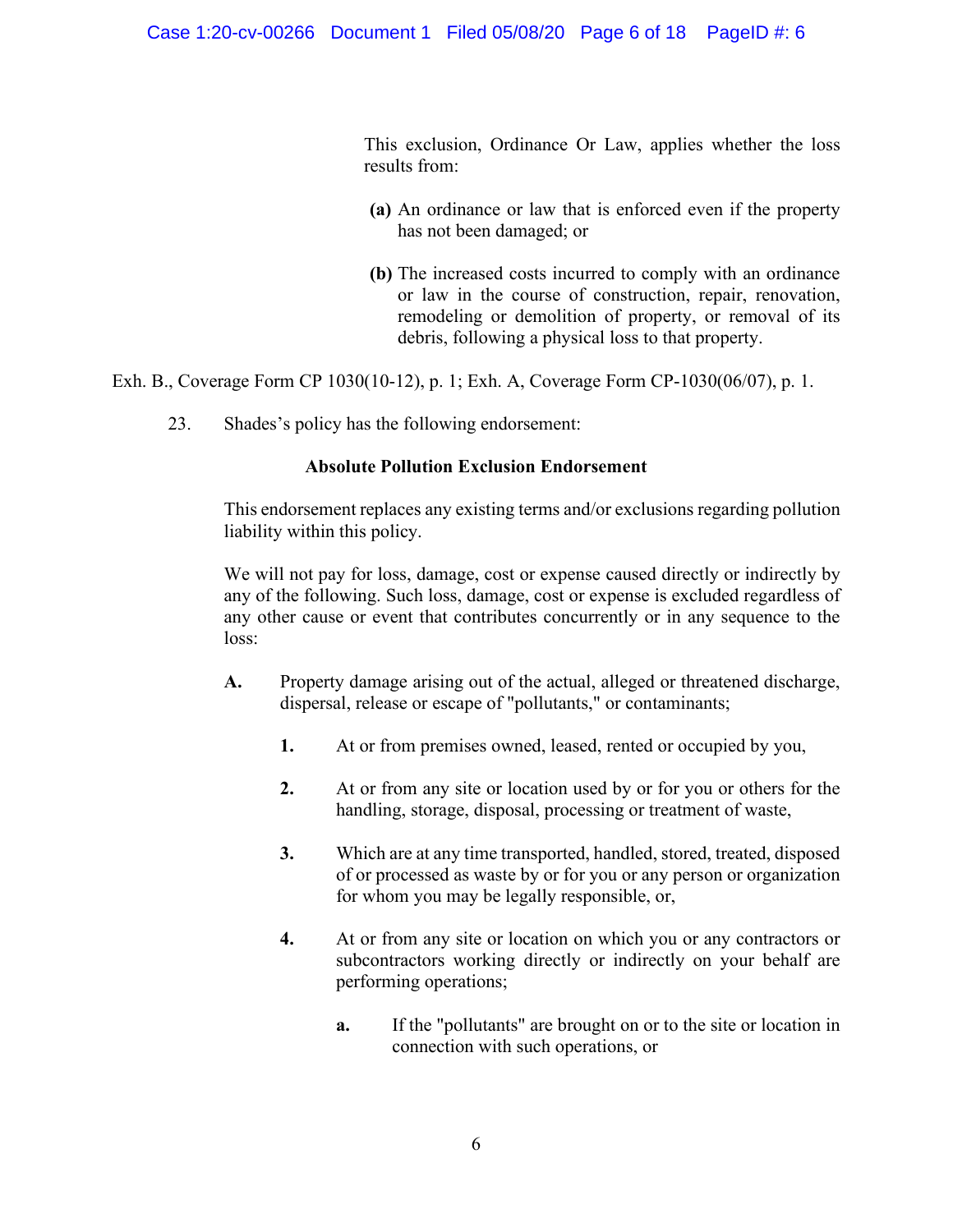- **b.** If the operations are to test for, monitor, clean up, remove, contain, treat, detoxify or neutralize the "pollutants."
- **B.** Any loss, damage, cost or expense arising out of any governmental direction or request that you test for, monitor, clean up, treat, remove, detoxify or neutralize "pollutants" or in any way respond to or assess the effects of "pollutants."

This includes loss or damage caused by or resulting from contributing to or made worse by actual, alleged or threatened release, discharge, escape or dispersal of contaminants and/or pollutants, all of which direct or indirect, proximate or remote, or in whole or in part, caused by, contributed to, or aggravated by any damage insured by the policy.

"**Pollutants**" means any solid, liquid, gaseous or thermal irritant or contaminant, including smoke, vapor, soot, fumes, acids, alkalis, chemicals and waste. In addition to "pollutants" to be disposed of, waste also includes materials to be recycled, reconditioned or reclaimed. It also includes any material which after its release, dispersal or discharge, can cause or threaten damage to human health and/or human welfare, or causes or threatens damage, deteriorations, loss of value, marketability and/or loss of use, to insured property; including, but not limited to bacteria, fungi, virus, or hazardous substances as listed in the Federal Pollution Control Act, Clean Air Act, Resource Conservation and Recovery Act of 1976 and/or Toxic Substances Control Act or as designated by the U.S. Environmental Protection Agency.

24. The State of Alabama, the United States, and the world are in the midst of the novel coronavirus pandemic. The virus causes the viral illness known as COVID-19. The virus is extremely contagious. To date, Alabama has had over 8,100 coronavirus cases and 298 of those people have died.

25. On March 13, 2020, Donald J. Trump, the President of the United States, declared the COVID-19 pandemic a National Emergency.

26. Also on March 13, 2020, Kay Ivey, Governor of the State of Alabama, declared the COVID-19 pandemic a State Public Health Emergency. Gov. Ivey directed the appropriate state agencies to exercise their statutory and regulatory authority accordingly.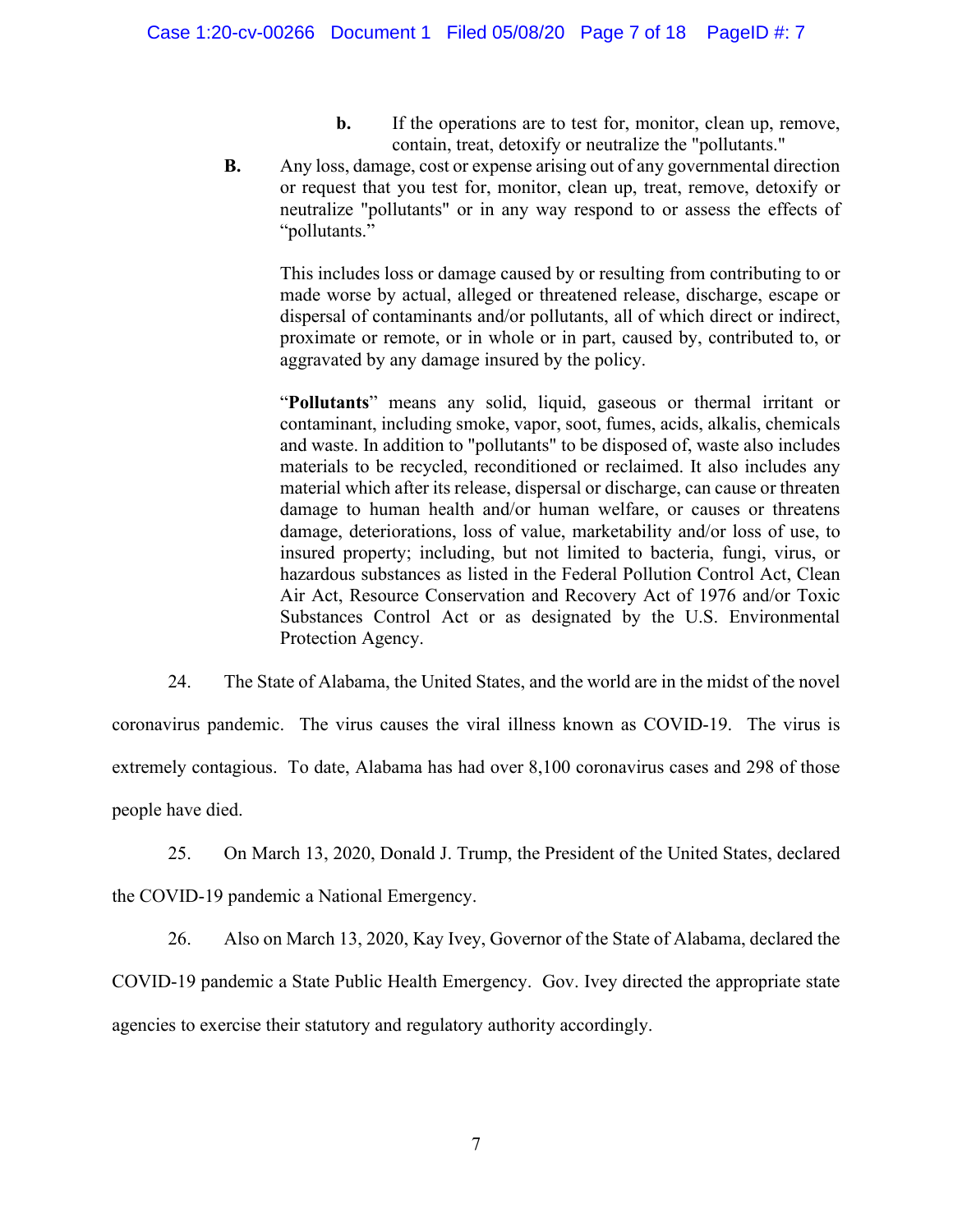#### Case 1:20-cv-00266 Document 1 Filed 05/08/20 Page 8 of 18 PageID #: 8

27. On March 27, 2020, Dr. Scott Harris, the Alabama State Health Officer, entered a Statewide Order which provided, among other things, that effective March 28, 2020, at 5:00 PM, certain "non-essential" businesses would be closed to non-employees. A copy of Dr. Harris's Order is attached hereto as Exhibit C. Among the "non-essential" businesses shut down were performing-art centers, which encompassed Plaintiff Drama Camp, and retail clothing and clothing-accessory stores, which encompassed Plaintiff Shades. Exhibit C, p. 2.

28. Effective April 30, 2020, at 5:00 PM, Alabama retail establishments were allowed to reopen at no more than 50 percent of the normal occupancy load. Plaintiff Shades has reopened under this restriction. Performing-arts centers were left shut down, so Plaintiff Drama Camp remains shut down. A copy of this latest order by Dr. Harris is attached as Exhibit D. The aforesaid orders of Gov. Ivey and Dr. Harris were valid exercises of the government's executive police power.

29. Plaintiffs have suffered substantial losses of business income due to the shutdown, and submitted claims for their losses to Mt. Hawley under the business-income and extra-expense provisions of their insurance policies.<sup>[1](#page-7-0)</sup>

30. Mt. Hawley denied both Plaintiffs' claims because, it said, "[Y]ou have not sustained direct physical loss of or damage to any property that would trigger your business income coverage." Exhibit E, p. 4; Exhibit F, p. 6.

31. Plaintiffs did, however, sustain direct physical loss of covered property, their business premises, because the State Health Officer issued orders that shut their businesses down. There was a direct physical loss of their business premises because their business premises were rendered physically unusable for their intended purposes. The loss was direct because the orders

<span id="page-7-0"></span><sup>1</sup> Plaintiffs continue to suffer substantial losses of business income due to the present shutdown and restricted-occupancy orders.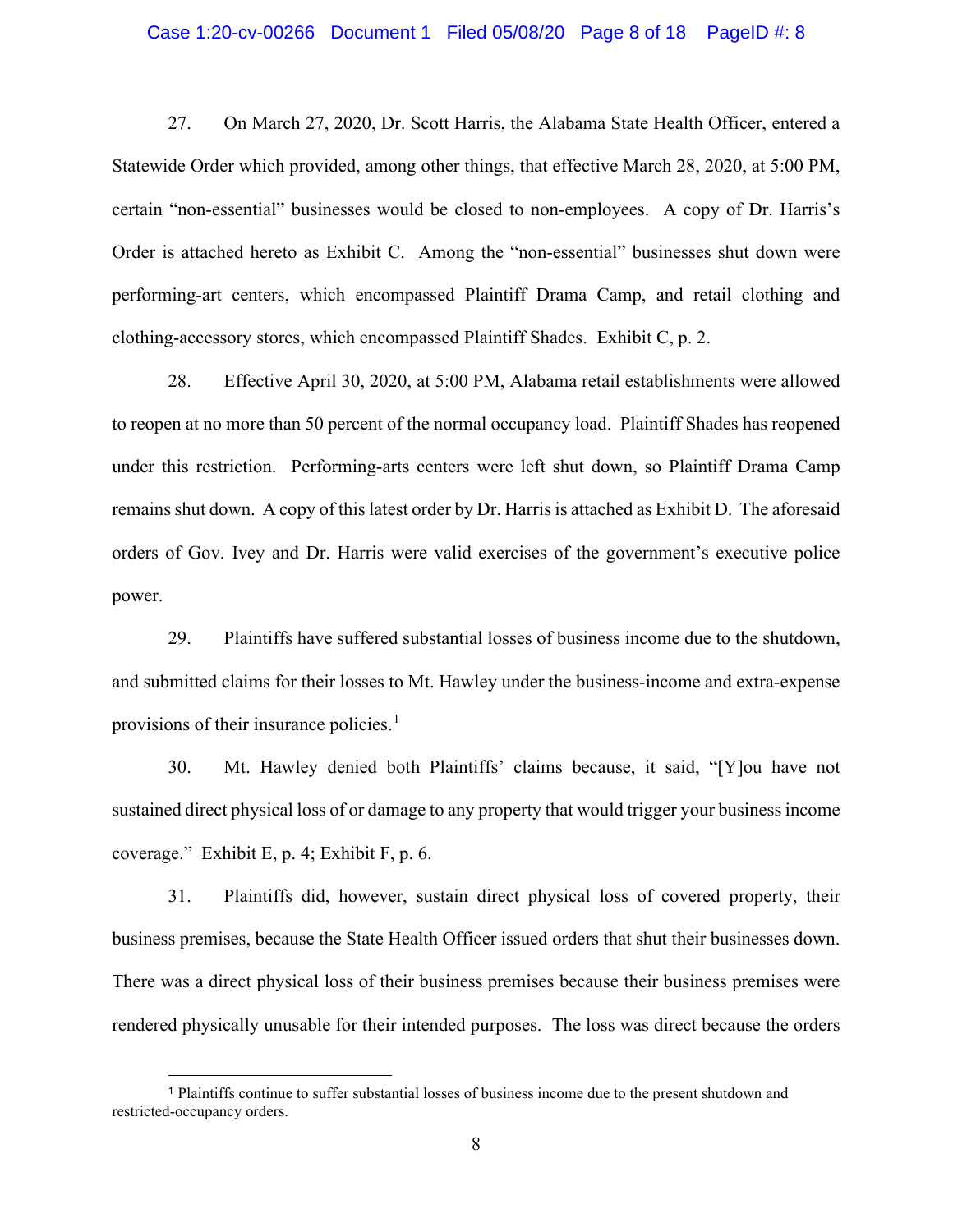#### Case 1:20-cv-00266 Document 1 Filed 05/08/20 Page 9 of 18 PageID #: 9

were expressly directed to categories of businesses to which Plaintiffs' businesses belong, and because the orders were the direct cause of Plaintiffs' loss of the use of their business premises.

32. Further, Plaintiff Shades has now sustained a direct physical loss of 50% of its business premises, due to the 50 percent occupancy restrictions, for the reasons set out in the preceding paragraph.

33. Both denial letters also relied upon the policies' exclusion for "Acts or decisions, including the failure to act or decide, of any person, group, organization or governmental body." But this exclusion is overly broad, ambiguous, irreconcilable with other policy provisions, and with the purpose of an all-risk insurance policy. This provision would exclude coverage whenever a human being or any kind of entity had any kind of role in a loss, which would render the policies' coverage illusory and the policies practically worthless. Presumably only Acts of God would be covered. The exclusion is therefore unenforceable.

34. Both denial letters also relied on the exclusion for the enforcement of any ordinance or law regulating the use of any property. But when this exclusion is read in its entirety, it only applies to actual or proposed construction, repair, or demolition work, or work of that nature. Moreover, the complete-shutdown orders of the State Health Officer did not "regulate" the use of Plaintiffs' property – they prohibited its use for its intended purpose. Finally, the exclusion only applies to building codes and the like.

35. Mt. Hawley also relied on the Absolute Pollution Exclusion with respect to its denial of Shades's claim. The term "pollutants" is defined to include virus. The exclusion, however, by its terms only applies to a release of pollutants that is connected in some manner to the insured, to a release from a waste facility, and to a governmental direction or request that the insured remediate pollutants. That is not the case here. More important, the exclusion's first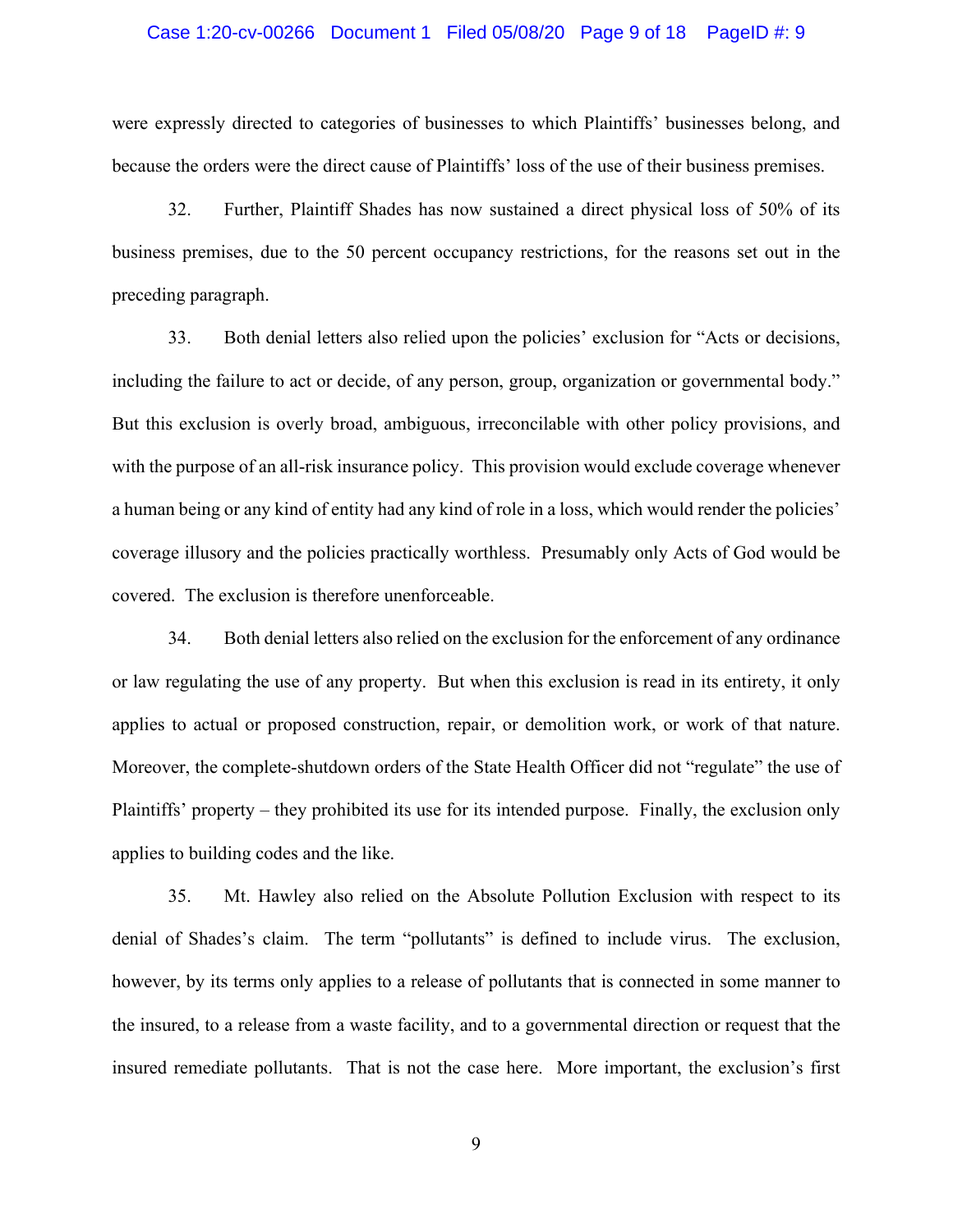### Case 1:20-cv-00266 Document 1 Filed 05/08/20 Page 10 of 18 PageID #: 10

sentence states that it replaces existing exclusions "regarding pollution liability." So, the exclusion by its own terms only applies to liability insurance, not to business-property and business-income insurance.

36. Both Plaintiffs' denials were also based on the loss-of-use aspect of the policies' "[d]elay, loss of use or loss of market" exclusion. But this entire provision excludes lost business income. It was probably originally intended to exclude consequential damages under a businessproperty-insurance policy, but when applied to a business-income-insurance policy, it nullifies the precise reason for buying the coverage and thus is unenforceable.

37. Based upon the foregoing, Mt. Hawley improperly denied Plaintiffs' claims.

#### **CLASS ACTION ALLEGATIONS**

38. This action is brought as a plaintiffs' class action pursuant to Federal Rule of Civil Procedure 23(b)(2) and 23(b)(3). Plaintiffs bring this action on their own behalf, and on behalf of all others similarly situated, as representatives of the following Classes:

#### **The Declaratory-Judgment Class**

All businesses in the State of Alabama that were issued insurance policies by Mt. Hawley Insurance Company with Building and Personal Property Coverage Form CP-0010(06/07) or CP 0010(10- 12), Business Income (and Extra Expense) Coverage Form CP-0030(06/07) or Business Income with Extra Expense Coverage Form CP 0030(10-12), and Causes of Loss-Special Form CP-1030(06/07) or CP 1030(10-12), whose policies were in effect on and after March 27, 2020, and who fall within any of the categories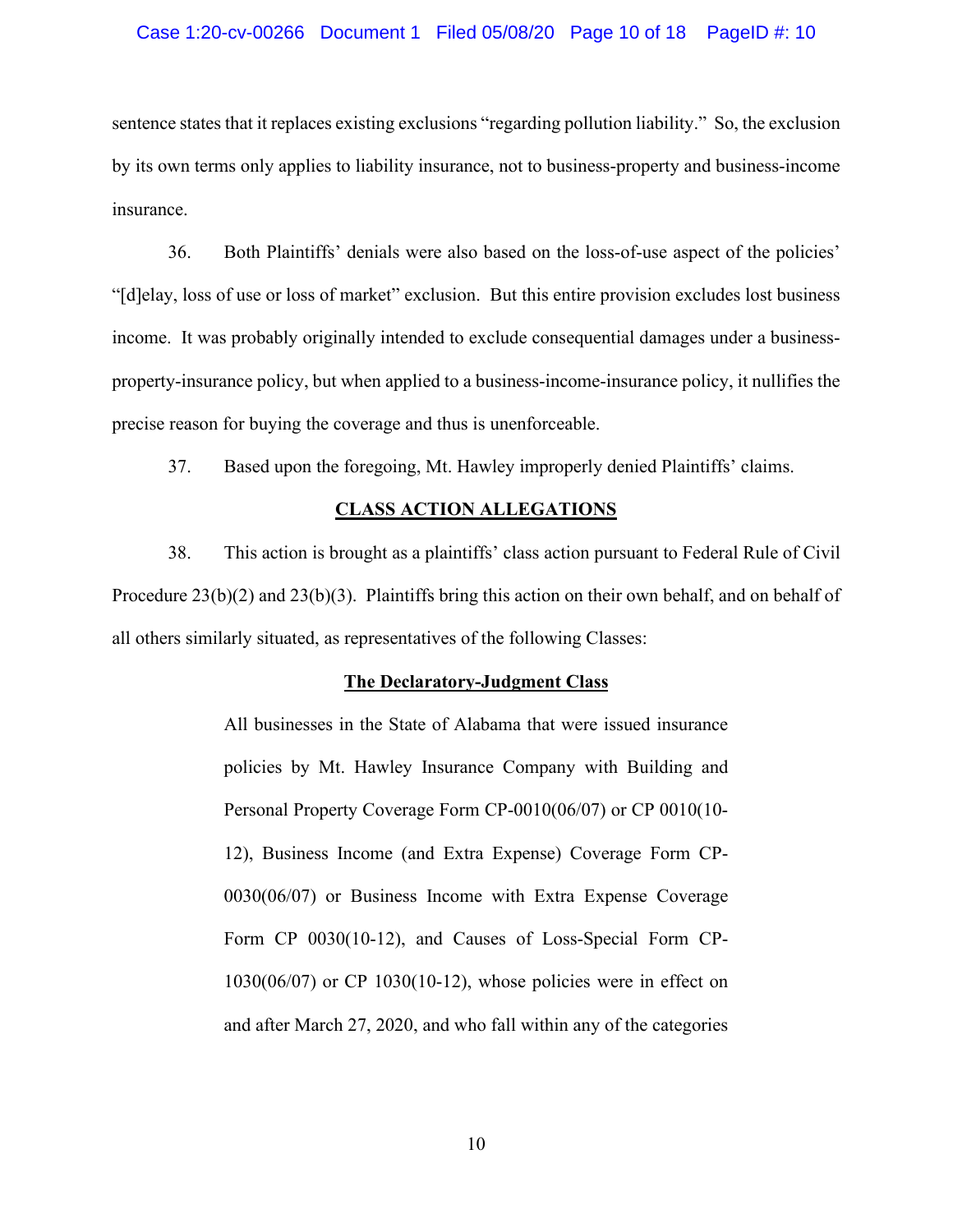of "non-essential" businesses specified in the Alabama State Health Officer's Order of March 27, 2020.

Excluded from the Class are (1) the officers, directors, and employees of Mt. Hawley Insurance Company, and its affiliated entities; and (2) all judicial officers of the United States who preside over or hear this case, and all persons related to them as specified in 28 U.S.C. § 455(b)(5).

#### **The Breach-of-Contract Class**

All businesses in the State of Alabama that were issued insurance policies by Mt. Hawley Insurance Company with Building and Personal Property Coverage Form CP-0010(06/07) or CP 0010(10- 12), Business Income (and Extra Expense) Coverage Form CP-0030(06/07) or Business Income with Extra Expense Coverage Form CP 0030(10-12), and Causes of Loss-Special Form CP-1030(06/07) or CP 1030(10-12), whose policies were in effect on and after March 27, 2020, who fall within any of the categories of "non-essential" businesses specified in the Alabama State Health Officer's Order of March 27, 2020, who filed claims after that date under the policies' Business Income (and Extra Expense) Coverage Form or Business Income with Extra Expense Coverage Form, and whose claims were denied by Mt. Hawley Insurance Company because there was allegedly no coverage under the policies.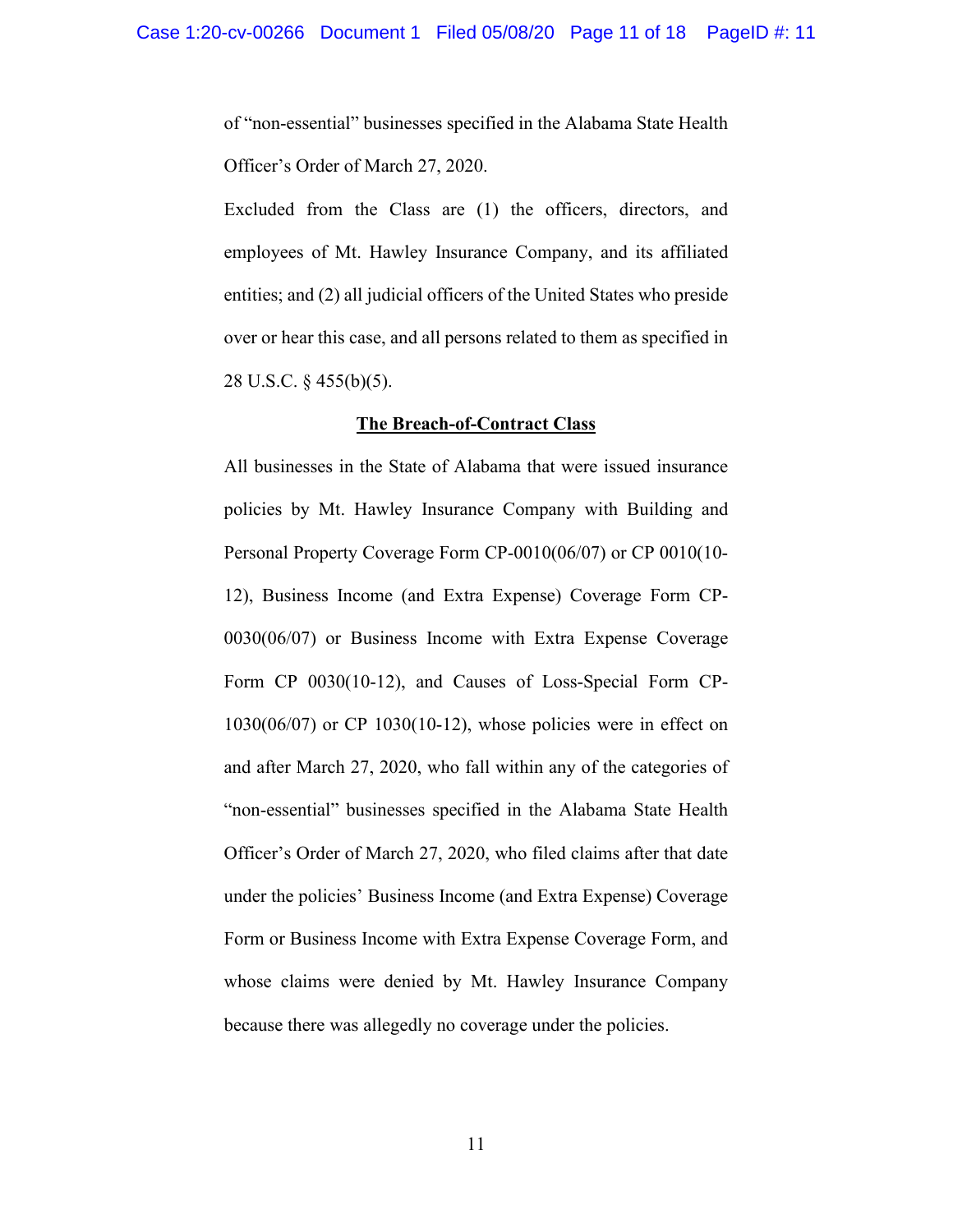Excluded from the Class are (1) the officers, directors, and employees of Mt. Hawley Insurance Company, and its affiliated entities; and (2) all judicial officers of the United States who preside over or hear this case, and all persons related to them as specified in 28 U.S.C. § 455(b)(5).

39. The members of the Classes are readily identifiable from Mt. Hawley's computerized records.

40. Upon information and belief, the Classes both consist of hundreds and possibly thousands of members, and each is therefore so numerous that individual joinder of all members is impracticable. The members of the Classes are geographically dispersed throughout the State of Alabama.

41. There are questions of law and fact common to both Classes, which predominate over any questions affecting only individual members of the Classes. The questions common to the Classes include, but are not limited to, the following:

- **(a)** Do the policies' Business Income Coverage and Extra Expense Coverage Forms cover losses ultimately caused by COVID-19?
- **(b)** Do the policies' Business Income Coverage and Extra Expense Coverage Forms cover losses directly caused by the orders of the government authorities that shut down or restricted access to the Class members' businesses?
- **(c)** Is it a breach of Mt. Hawley Insurance Company's contractual obligations under the policies for it to deny the Class members' claims under the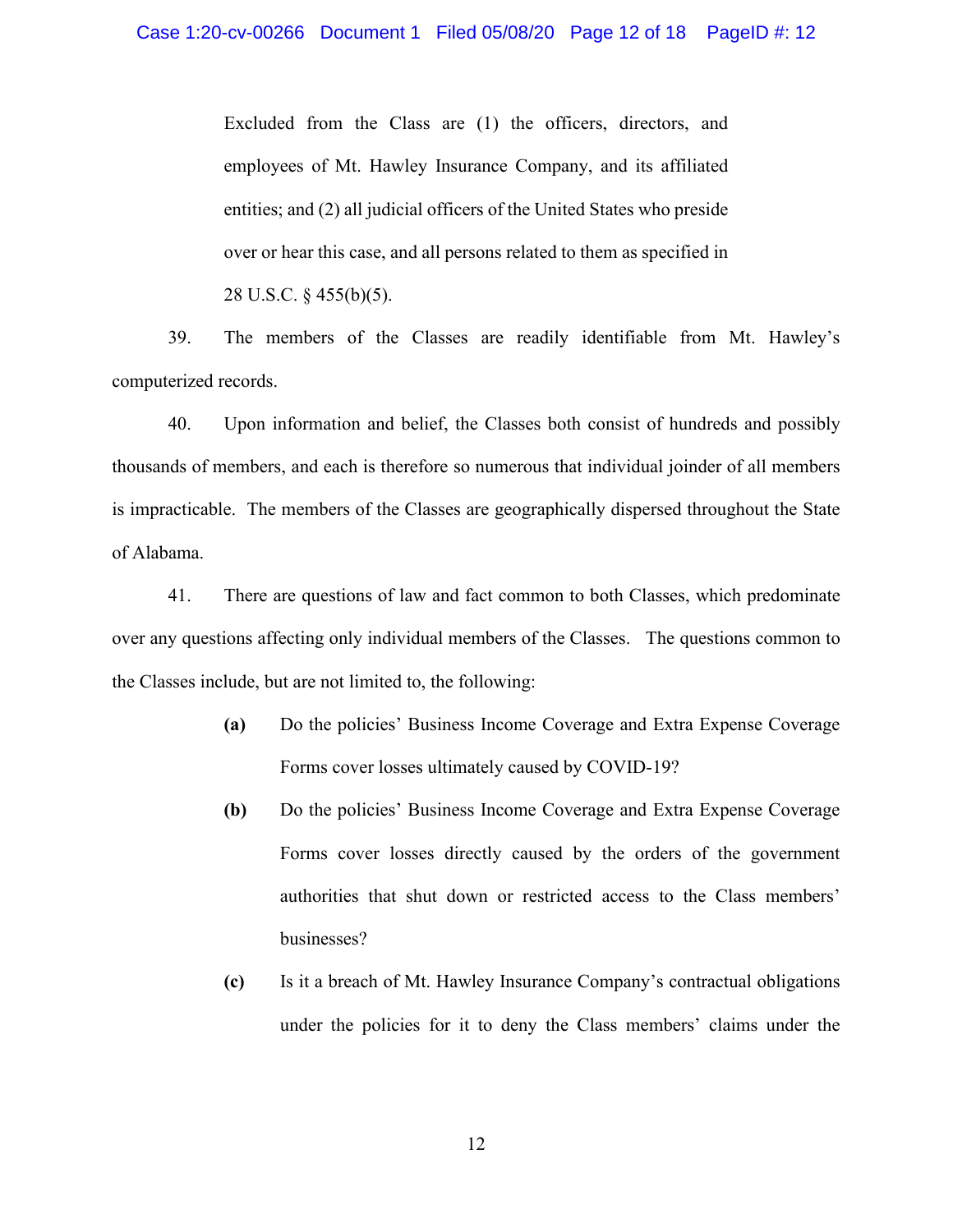Business Income Coverage and Extra Expense Coverage Forms, for lack of coverage under the policies?

- **(d)** What is the meaning of the policy provision "direct physical loss of or damage to" covered property?
- **(e)** What fact situations does the policies' "ordinance or law" exclusion apply to?
- **(f)** What fact situations does the policies' "loss of use" exclusion apply to?
- **(g)** What fact situations does the policies' "acts or decisions" exclusion apply to?

42. Plaintiffs' claims are typical of those of the Classes and are based on the same legal theories as those of the members of the Classes. Plaintiffs' claims and those of the Classes' members all arise from the same pattern or practice by Mt. Hawley Insurance Company, as set out above.

43. Plaintiffs will fairly and adequately protect the interests of the members of the Classes. Plaintiffs have retained counsel who are highly experienced and competent in class-action litigation and other complex litigation, and who are knowledgeable regarding the applicable law. Plaintiffs and their counsel intend to prosecute this action vigorously. Neither Plaintiffs nor their counsel have any interests that might cause them not to vigorously pursue this action. Plaintiffs' interests are coextensive with those of the Classes, and Plaintiffs have no interests adverse to those of the Class members.

44. Plaintiffs have made arrangements with their counsel for the discharge of their financial responsibility to the Classes. Plaintiffs' counsel have the necessary financial resources to adequately and vigorously litigate this class action.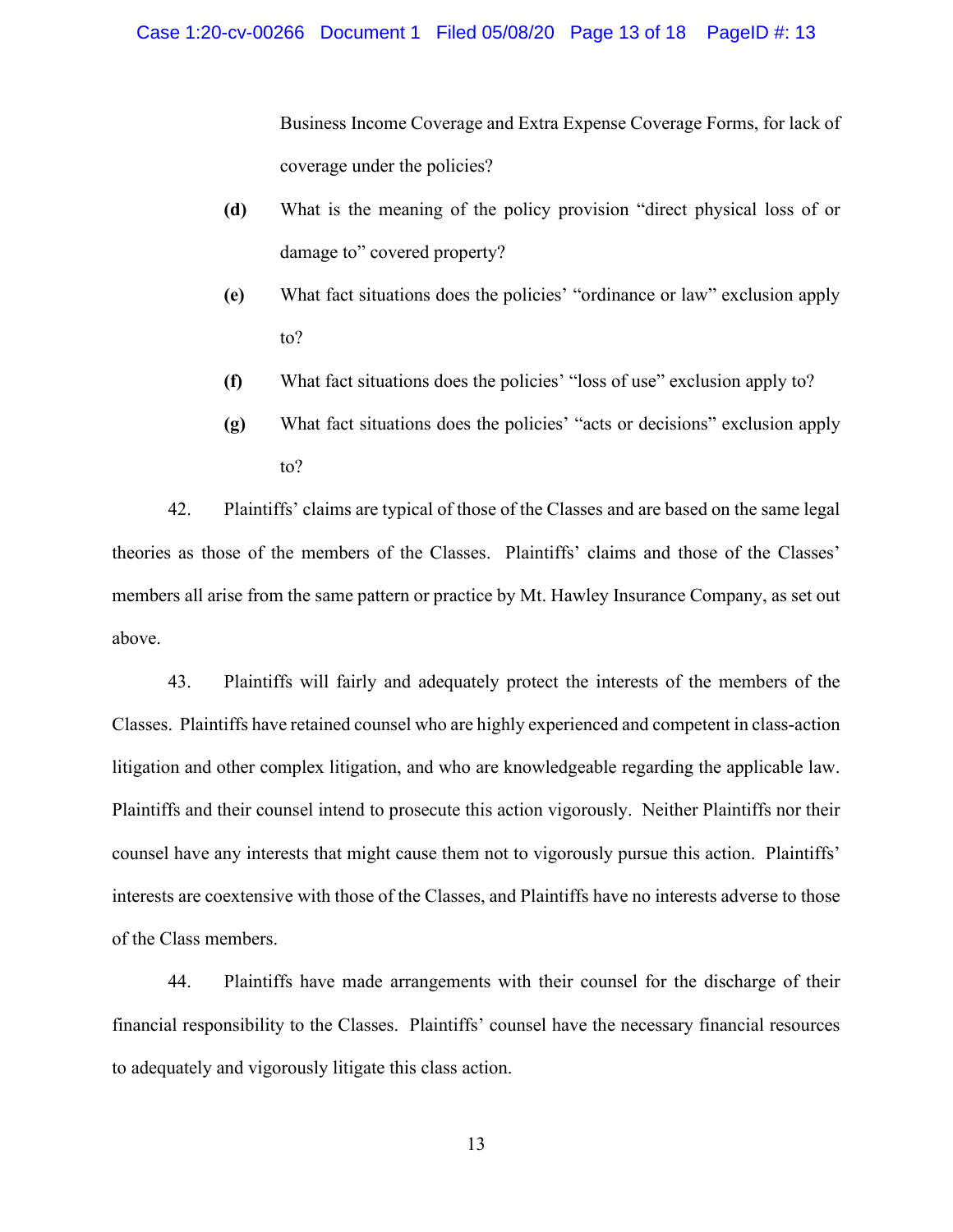#### Case 1:20-cv-00266 Document 1 Filed 05/08/20 Page 14 of 18 PageID #: 14

45. A class action is superior to all other available means for the fair and efficient adjudication of this controversary, and it is desirable to concentrate the litigation of the claims in this forum. The damages suffered by many individual Class members are relatively small compared to the burden and expense that would be entailed by individual litigation of their claims against Mt. Hawley. Moreover, many of the individual Class members are unlikely to be aware of their rights. Therefore, it is unlikely that these Class members, on an individual basis, can obtain effective redress for the wrongs done to them.

46. Additionally, the court system would be adversely affected by such individualized litigation. Individualized litigation would create the danger of inconsistent contradictory judgments arising from the same set of facts. Individualized litigation would also increase delay and expense to all parties and the court system from the issues raised by this action. In contrast, the class-action device provides the benefit of adjudication of these issues in a single proceeding, with economies of scale and comprehensive supervision by a single court.

47. Plaintiffs and their counsel are aware of no litigation concerning the controversy already begun by or against members of the Classes. This also indicates that the Class members' interest in individually controlling the prosecution of separate actions is minimal.

48. Plaintiffs do not anticipate any likely difficulties in the management of this action as a class action.

49. Mt. Hawley has acted on grounds that apply generally to the Declaratory-Judgment Class, as specified above, so that corresponding declaratory relief is appropriate respecting that Class as a whole.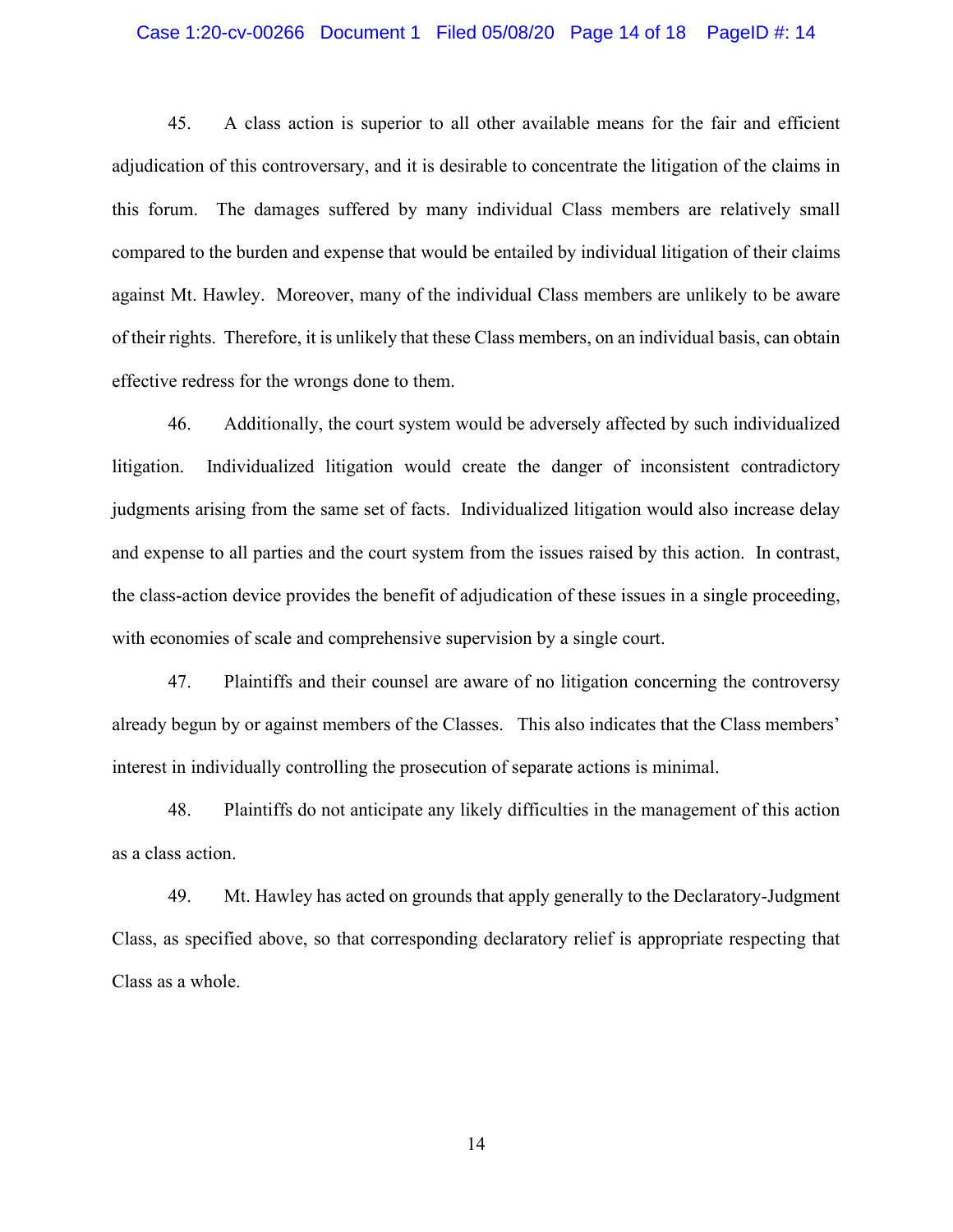## **COUNT I DECLARATORY JUDGMENT**

Plaintiffs allege as follows against Mt. Hawley, on their own behalf and on behalf of the members of the Declaratory-Judgment Class, pursuant to Federal Rule Civil Procedure 23(b)(2) and 28 U.S.C § 2201:

50. Plaintiffs reallege Paragraphs 1 through 49 hereof.

51. There is an actual, substantial, and justiciable controversy between Plaintiffs and the Class members on the one hand, and Mt. Hawley on the other, regarding whether Plaintiffs and the Class members' losses of business income and their extra expenses are covered losses under the coverage forms specified above.

52. A judgment declaring the rights of Plaintiffs and the Class members will serve a useful purpose in settling and clarifying the legal relations at issue, and will terminate and afford relief from the uncertainty, insecurity, and controversy giving rise to this request for a declaratory judgment.

53. Plaintiffs and the Class members are entitled to a judgment declaring that their losses of business income and their extra expenses are covered losses under the specified coverage forms.

# **COUNT II BREACH OF CONTRACT**

Plaintiffs allege as follows against Mt. Hawley, on their own behalf and on behalf of the members of the Breach-of-Contract Class, pursuant to Federal Rule of Civil Procedure 23(b)(3):

54. Plaintiffs reallege Paragraphs 1 through 49 hereof.

55. There are valid contracts of insurance binding Plaintiffs and the Class members on the one hand and Mt. Hawley on the other.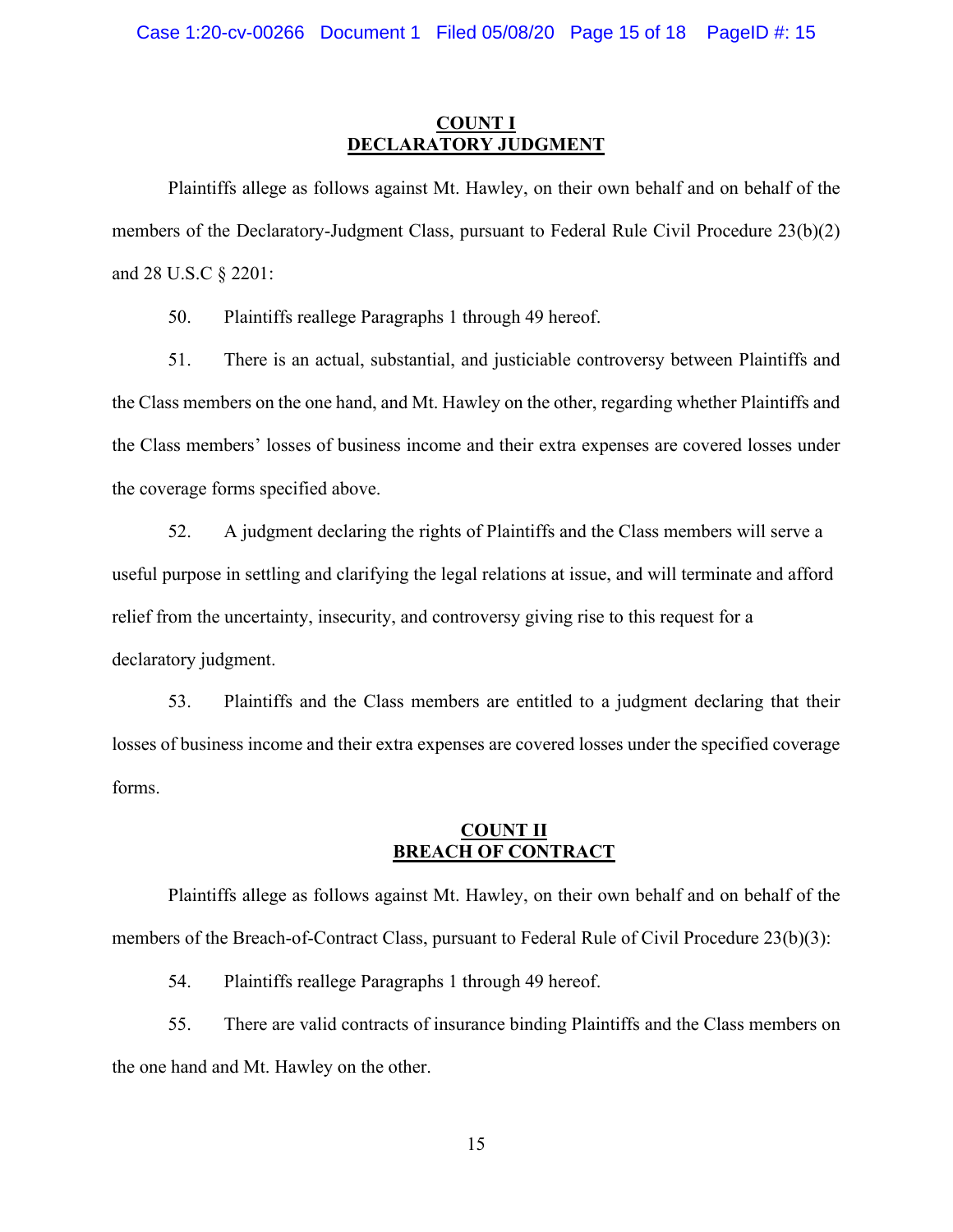### Case 1:20-cv-00266 Document 1 Filed 05/08/20 Page 16 of 18 PageID #: 16

56. Plaintiffs and the Class members have performed their obligations under the contracts of insurance. Plaintiffs and the Class members have filed claims with Mt. Hawley for their lost business income.

57. Mt. Hawley has not performed its obligations under the insurance contracts, in that it has denied coverage for Plaintiffs' and the Class members' losses of business income when those losses are covered losses under the coverage forms specified above.

58. Plaintiffs and the Class members have been damaged by Mt. Hawley's denial of coverage, in the amount of their lost business income.

59. Plaintiffs and the Class members are entitled to a judgment against Mt. Hawley in the amount of their lost business income and extra expenses.

# **PRAYER FOR RELIEF**

WHEREFORE, Plaintiffs individually, and on behalf of all others similarly situated, ask that the Court:

- (a) Certify the Classes proposed herein;
- (b) Appoint Plaintiffs as representatives of the Declaratory-Judgment Class and the Breach-of-Contract Class;
- (c) Appoint Plaintiffs' counsel as attorneys for the Classes;
- (d) Declare the rights of Plaintiffs and the Declaratory-Judgment Class as follows: declare that Plaintiffs' and the Class members' losses of business income and extra expenses are covered losses under the specified coverage forms.
- (e) Enter judgment awarding Plaintiffs and the Breach-of-Contract Class members monetary damages for Mt. Hawley's breach of their insurance contracts, in the amount of their lost business income and extra expenses;
- (f) Award Plaintiffs and the Breach-of-Contract Class members prejudgment interest and post-judgment interest as provided by law;